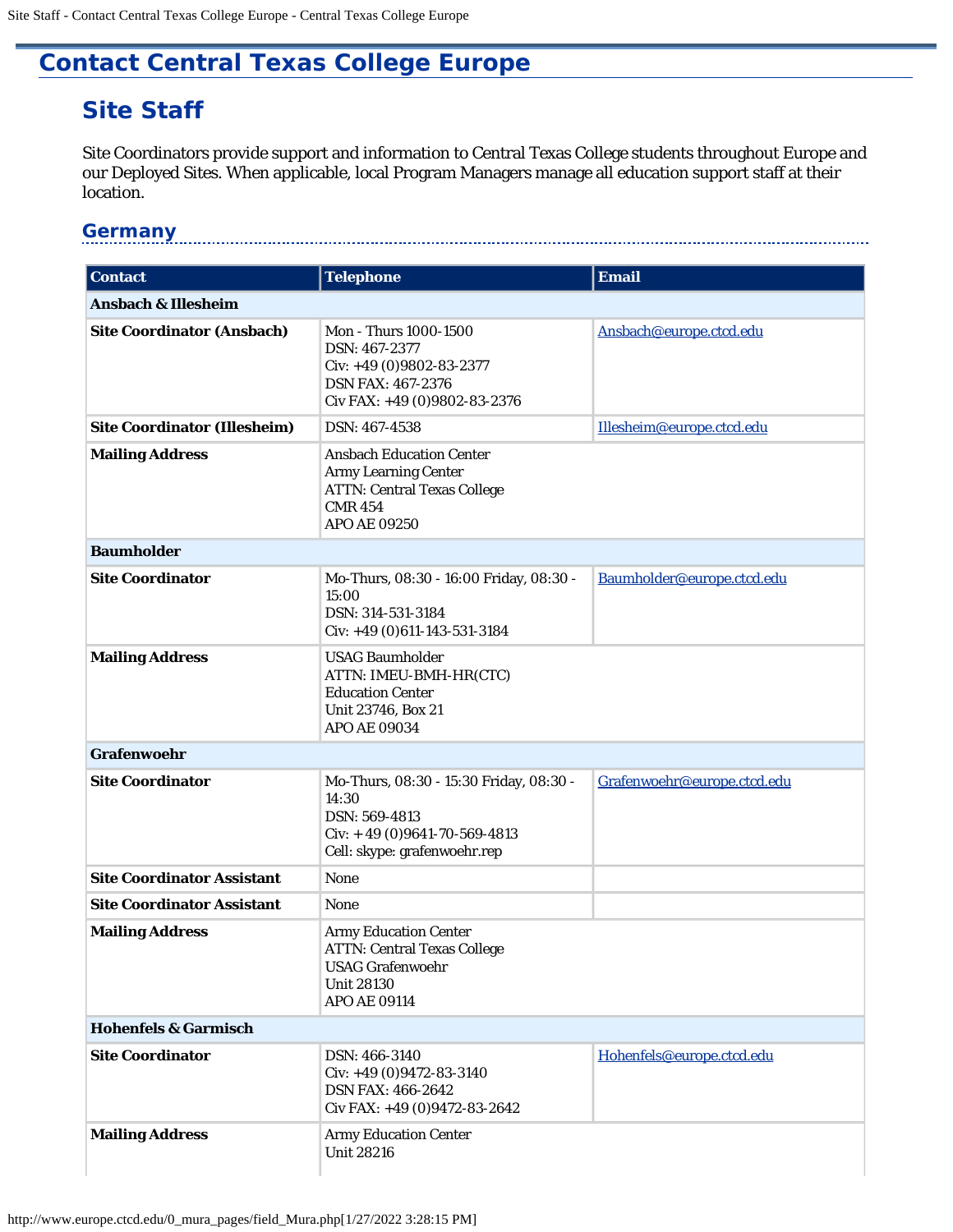|                                   | APO AE 09173<br>OFFICIAL BUSINESS                                                                                                                      |                                |
|-----------------------------------|--------------------------------------------------------------------------------------------------------------------------------------------------------|--------------------------------|
| Kaiserslautern, Miesau & Vogelweh |                                                                                                                                                        |                                |
| <b>Site Coordinator</b>           | Mon-Wed 0830-1630 Thurs-Fri 0830-<br>1430<br>DSN: 493-2580<br>Civ: $+49(0)631-3406-2580$<br><b>DSN FAX: 493-2598</b><br>Civ FAX: $+49(0)631-3406-2598$ | Kaiserslautern@europe.ctcd.edu |
| <b>Site Coordinator (Kleber)</b>  | Mon-Fri 08:30-16:30<br>DSN: 483-6101<br>Civ: 0631-411-6101                                                                                             | Kleber@europe.ctcd.edu         |
| <b>Site Coordinator Assistant</b> | <b>None</b>                                                                                                                                            |                                |
| <b>Mailing Address</b>            | <b>Army Education Center</b><br><b>Attn: Central Texas College</b><br><b>USAGK, Rhine Ordnance Barracks</b><br><b>Unit 23152</b><br>APO AE 09067       |                                |
| <b>Landstuhl</b>                  |                                                                                                                                                        |                                |
| <b>Site Coordinator</b>           | DSN: 541-1205<br>$Civ: +49(0)611-143-541-1205$                                                                                                         | Landstuhl@europe.ctcd.edu      |
| <b>Mailing Address</b>            | Commander, LRMC<br>ATTN: MCEU-LST (CTC)<br><b>Unit 33100</b><br>APO AE 09180-3100                                                                      |                                |
| <b>Ramstein</b>                   |                                                                                                                                                        |                                |
| <b>Site Coordinator</b>           | Mon-Wed, 08:30 - 16:30 Fri, 08:30 -<br>15:30<br>DSN: 480-5536<br>Civ: $+49$ (0)6371-47-5536<br><b>DSN FAX: 480-5834</b>                                | Ramstein@europe.ctcd.edu       |
| <b>Site Coordinator Assistant</b> | <b>None</b>                                                                                                                                            |                                |
| <b>Mailing Address</b>            | <b>Ramstein Education Center</b><br><b>ATTN: Central Texas College</b><br>86th MSS/DPE<br>Unit 3220 Box 370<br><b>APO AE 09094</b>                     |                                |
| <b>Sembach</b>                    |                                                                                                                                                        |                                |
| <b>Site Coordinator (Sembach)</b> | DSN: 541-1453                                                                                                                                          | Sembach@europe.ctcd.edu        |
| <b>Mailing Address</b>            | <b>Sembach Education Center</b><br><b>ATTN: Central Texas College</b><br>Building 213, Room 124<br>APO AE 09136                                        |                                |
| <b>Stuttgart</b>                  |                                                                                                                                                        |                                |
| <b>Site Coordinator</b>           | DSN: (314) 596 2580<br>Civ: $+49$ (0)9641-70- 596-2580<br>Cell: skype: stuttgart_ctcrep<br><b>DSN FAX: 431-2571</b><br>Civ FAX: $+49(0)7031-15-2571$   | Stuttgart@europe.ctcd.edu      |
| <b>Assistant Site Coordinator</b> | DSN: (314) 596-2580<br>Civ: $+49$ (0)9641-70-596-2580<br><b>DSN FAX: 431-2571</b><br>Civ FAX: $+49(0)7031-15-2571$                                     |                                |
| <b>Mailing Address</b>            | <b>Panzer Education Center - BLDG 2915</b>                                                                                                             |                                |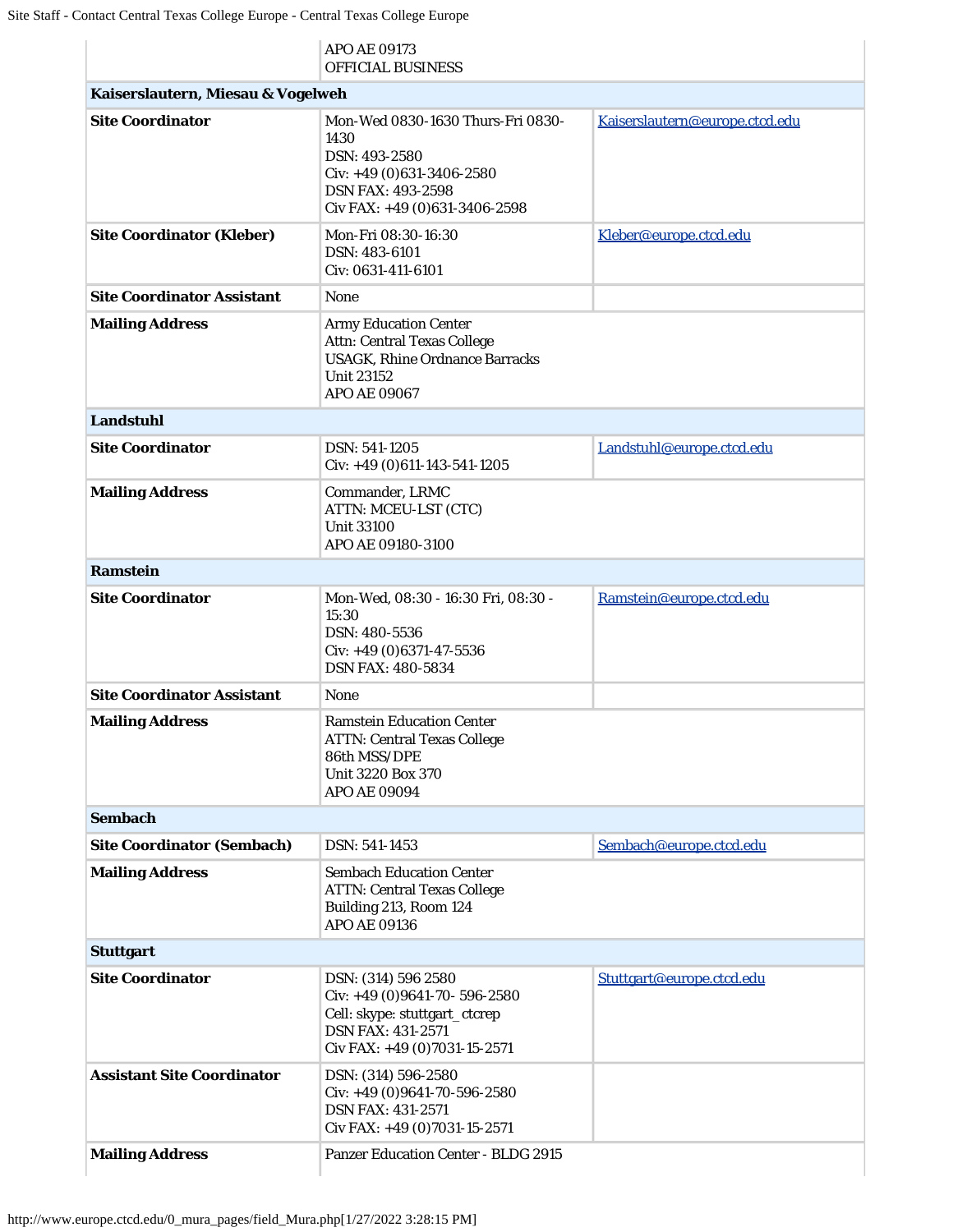|                                   | Mail:<br><b>Central Texas College</b><br><b>Unit 30401</b><br>APO AE 09107                                                                               |                           |
|-----------------------------------|----------------------------------------------------------------------------------------------------------------------------------------------------------|---------------------------|
| <b>Vilseck</b>                    |                                                                                                                                                          |                           |
| <b>Site Coordinator (Vilseck)</b> | Mon-Wed 900-1600 Thur 900-1400 Fri<br>900-1300<br>DSN: 476-2362<br>Civ: $+49(0)9662-83-2362$<br><b>DSN FAX: 476-3113</b><br>Civ FAX: +49 (0)9662-83-3113 | Vilseck@europe.ctcd.edu   |
| <b>Site Coordinator Assistant</b> | <b>None</b>                                                                                                                                              |                           |
| <b>Site Coordinator Assistant</b> | <b>None</b>                                                                                                                                              |                           |
| <b>Mailing Address</b>            | <b>Vilseck Education Center</b><br><b>ATTN: Central Texas College</b><br><b>Unit 28038</b><br><b>APO AE 09112</b>                                        |                           |
| Wiesbaden, Wackernheim & Dexheim  |                                                                                                                                                          |                           |
| <b>Site Coordinator</b>           | Mo-Thurs, 08:30 - 16:30 Friday, 09:00 -<br>15:30<br>DSN: 337-5561<br>$Civ: +49(0)611-143-548-1307$                                                       | Wiesbaden@europe.ctcd.edu |
| <b>Site Coordinator Assistant</b> | DSN: 337-5561<br>$Civ: +49(0)611-705-5561$                                                                                                               |                           |
| <b>Mailing Address</b>            | <b>Wiesbaden Education Center</b><br><b>ATTN: Central Texas College</b><br>Unit 29623, Box 0046<br>APO AE 09096                                          |                           |

### **Italy**

| <b>Contact</b>                    | <b>Telephone</b>                                                                         | <b>Email</b>              |
|-----------------------------------|------------------------------------------------------------------------------------------|---------------------------|
| <b>Naples &amp; Gaeta</b>         |                                                                                          |                           |
| <b>Site Coordinator</b>           | Mo, Tu, We, Th, 09:00-1700 Fr 09:00-<br>16:00<br>DSN: 626-6761<br>Civ: 0039-081-568-6761 | Naples@europe.ctcd.edu    |
| <b>Site Coordinator Assistant</b> | DSN: 626-6761<br>Civ: 0039-081-568-6761                                                  |                           |
| <b>Site Coordinator Assistant</b> | <b>None</b>                                                                              |                           |
| <b>Mailing Address</b>            | <b>Central Texas College</b><br><b>PSC 817 Box 78</b><br>FPO AE 09622-0001               |                           |
| Sigonella                         |                                                                                          |                           |
| <b>Site Coordinator</b>           | Mo-Th 09:00-16:00, Friday 09:00-15:00<br>DSN: 624-4306<br>Civ: 0039 095 56 4306          | Sigonella@europe.ctcd.edu |
| <b>Site Coordinator Assistant</b> | DSN: 624-4306                                                                            |                           |
| <b>Mailing Address</b>            | <b>Central Texas College</b><br><b>PSC 824 Box 03</b><br>FPO AE 09623-0001               |                           |
| <b>Vicenza</b>                    |                                                                                          |                           |
|                                   |                                                                                          |                           |